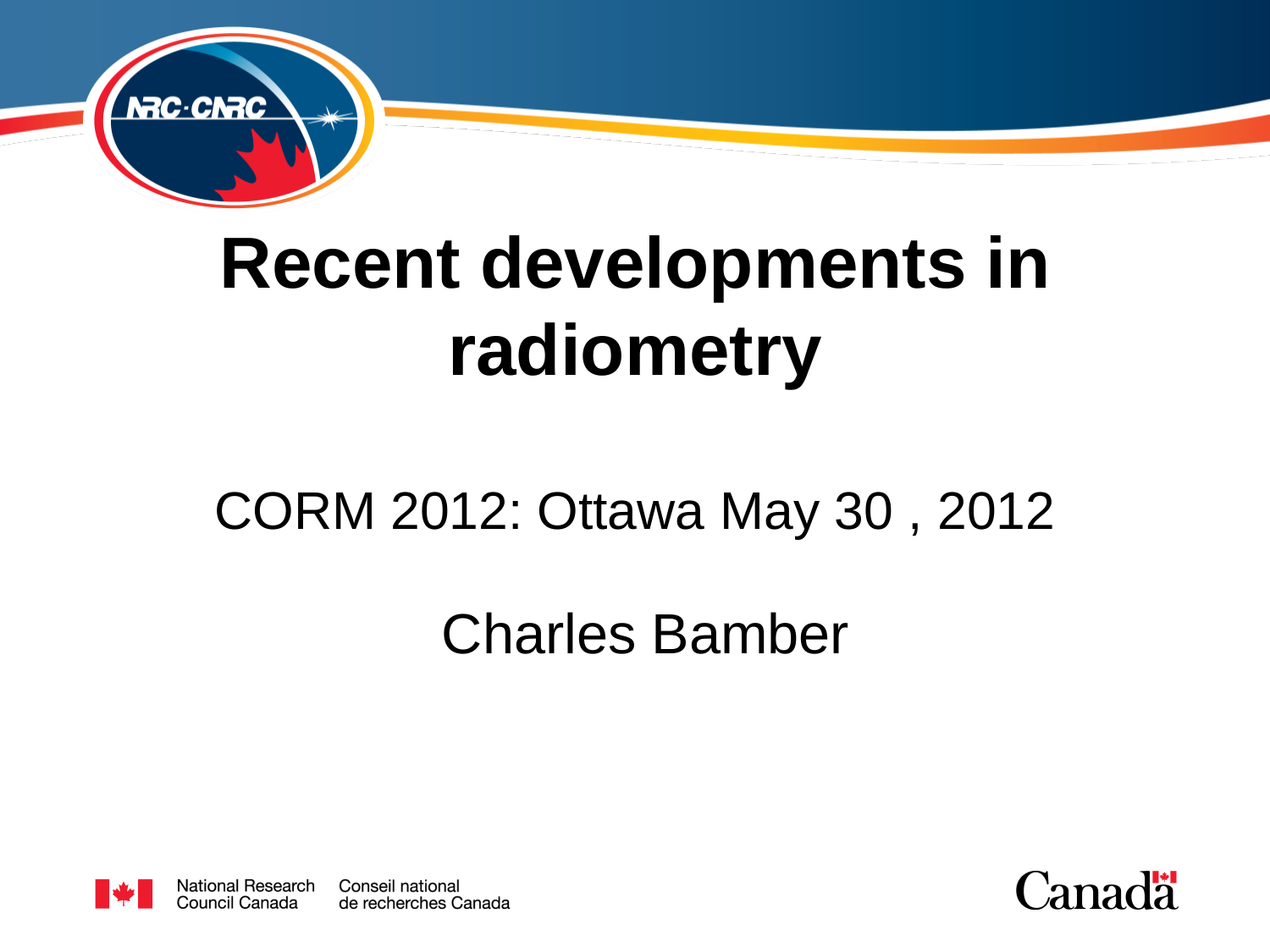

# **Outline**

- Radiometry: the measurement of light
- Traceability chain: cryoradiometer to routine calibrations
- Uncertainty budget
- Wavelength uncertainty test case



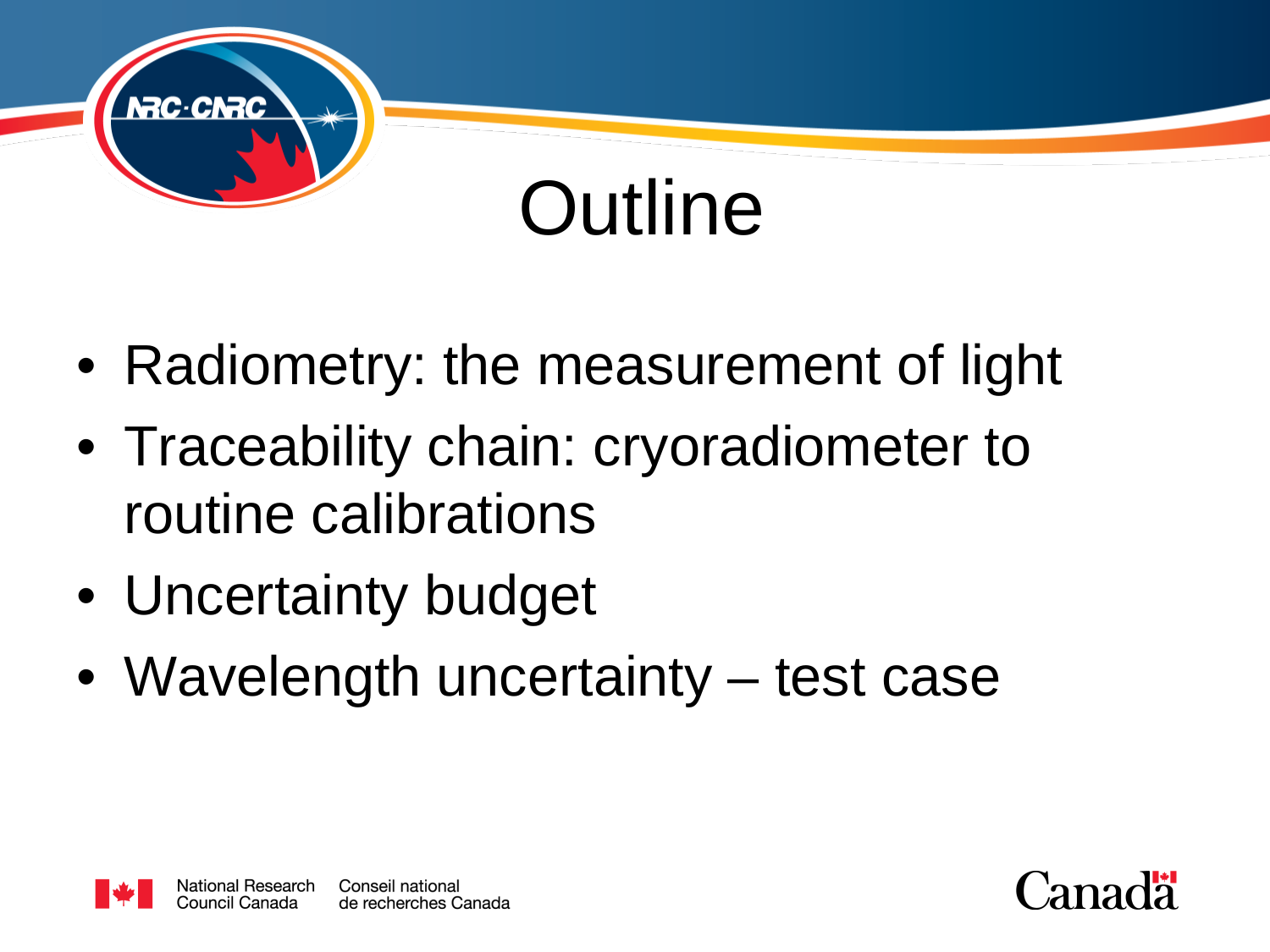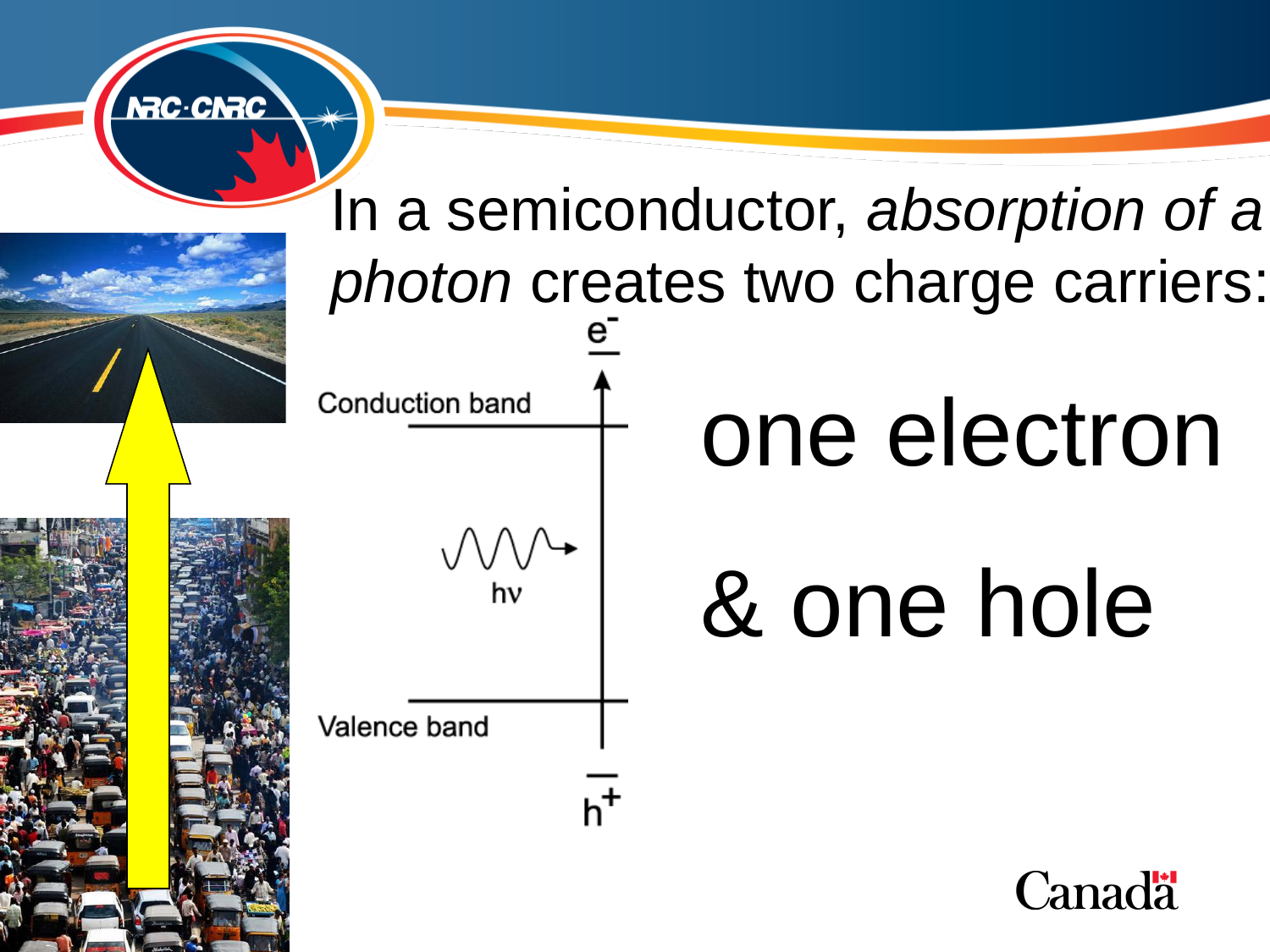In a p-i-n diode, the 'energy landscape' is engineered so that electrons run downhill



**NRC-CNRC**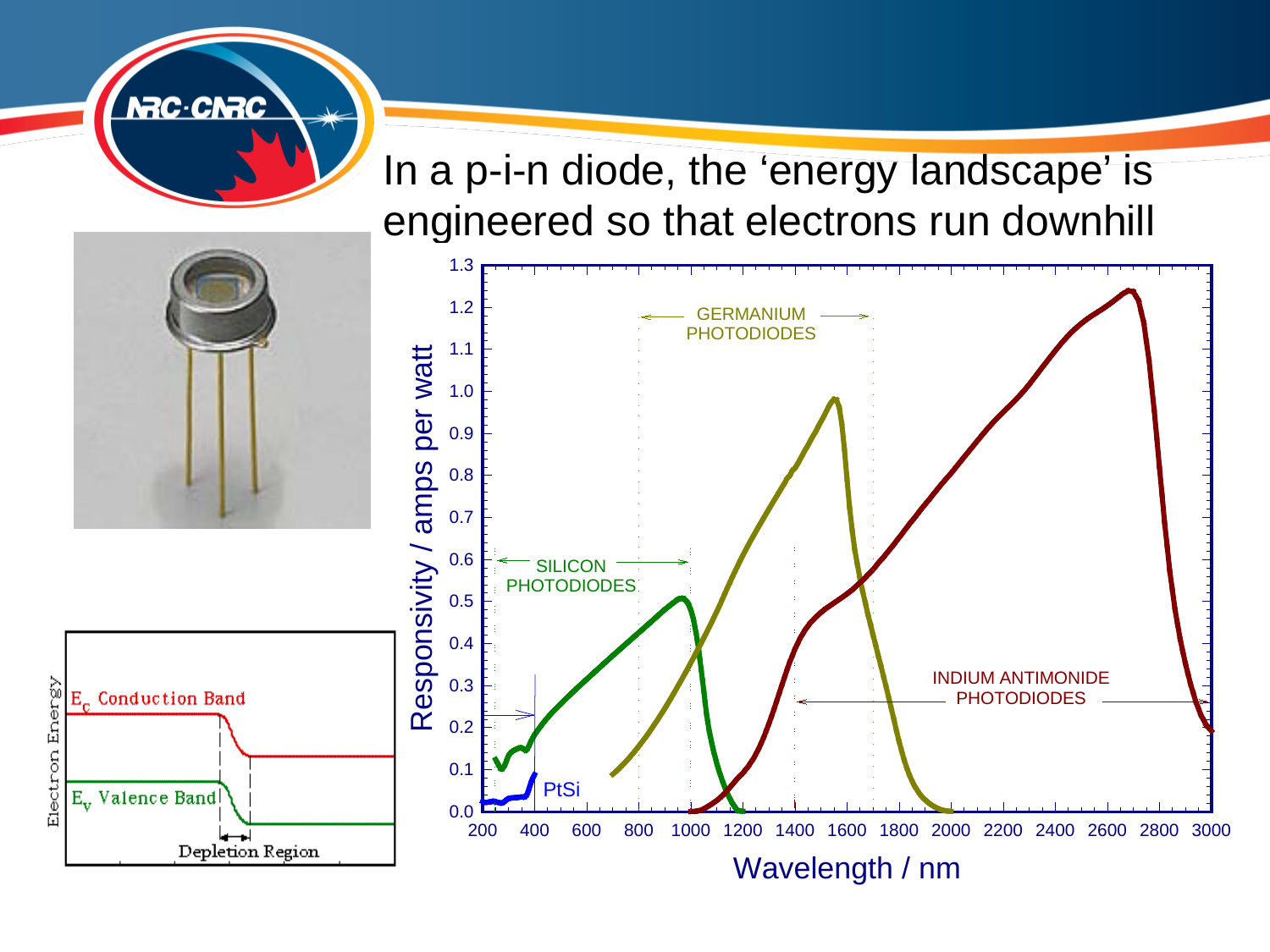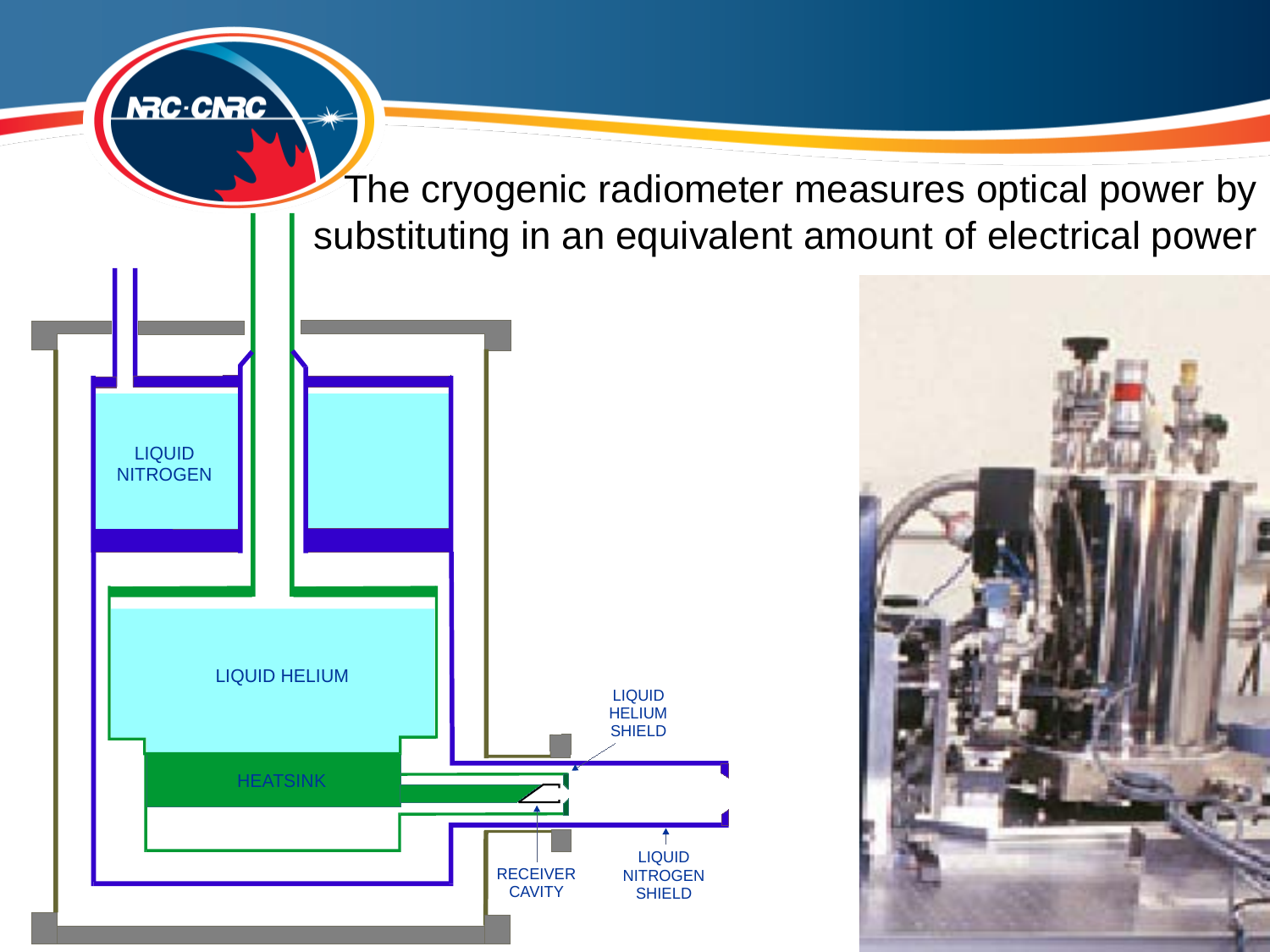

Responsivity is the ratio of the amount of current that flows out of the device for a given input optical power

 $S_{now}(\lambda) = I(\lambda)/P(\lambda)$ 



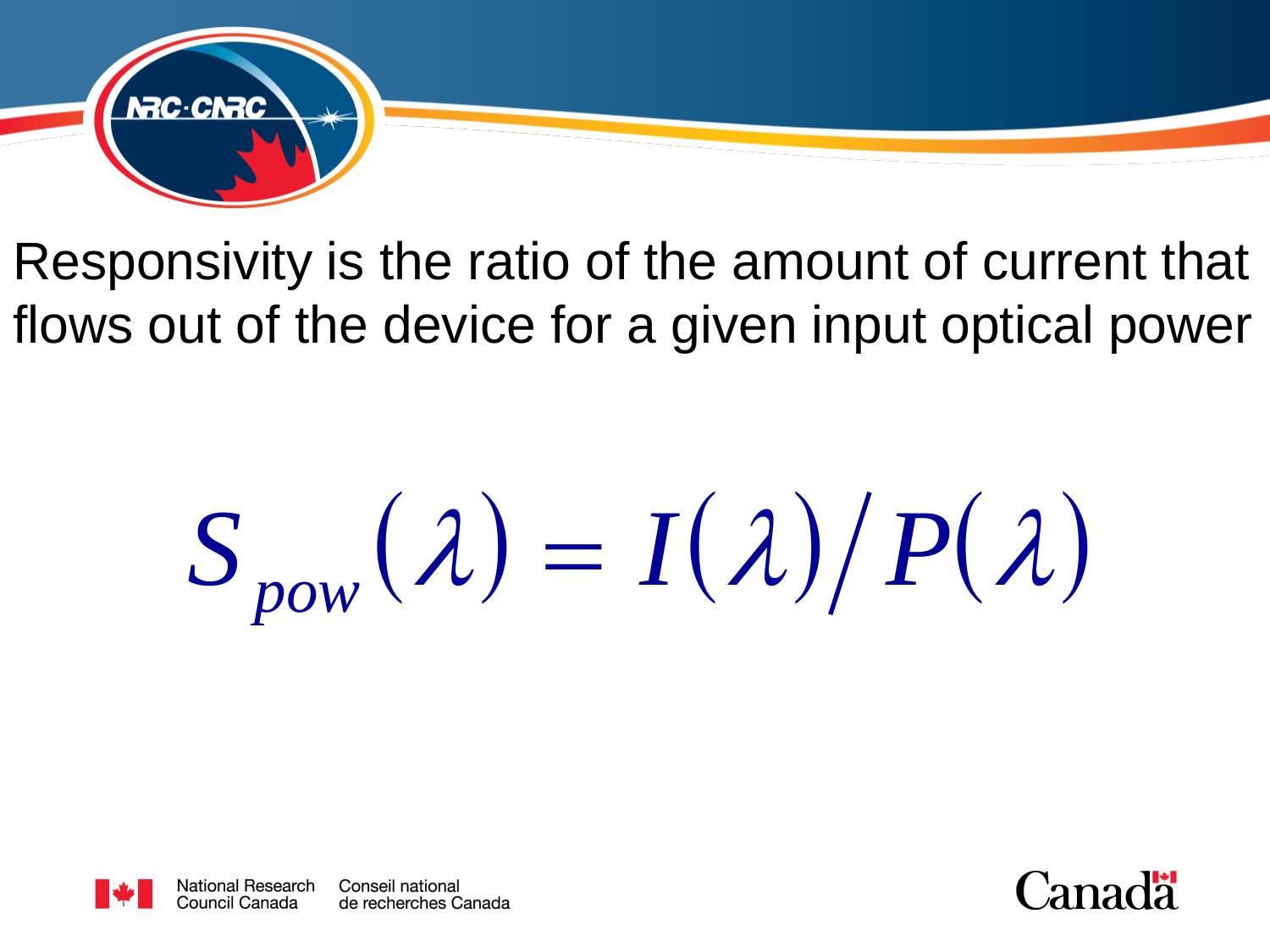

transfer radiometer

# The calibration of every client detector is traceable to the cryorad

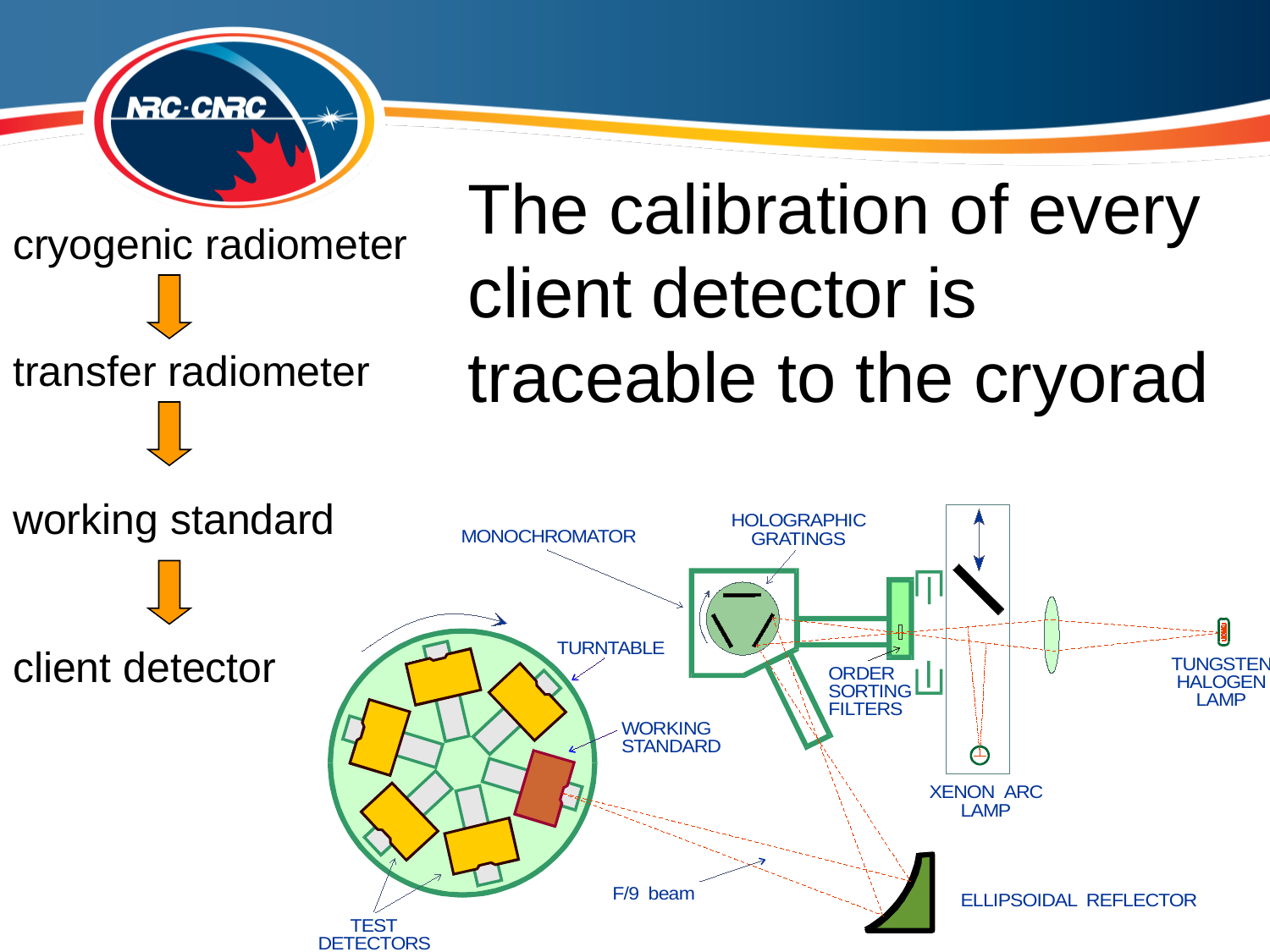

## Each link in the traceablility chain has its own uncertainty budget

|                     | rvorad $\rightarrow$ transfer standard |                                       |                                              |                              |                                                          |                                                                                   |                                                           |
|---------------------|----------------------------------------|---------------------------------------|----------------------------------------------|------------------------------|----------------------------------------------------------|-----------------------------------------------------------------------------------|-----------------------------------------------------------|
|                     | Source<br>Of<br>Uncertaint<br>y        | Cryogenic<br>radiometer<br>effects    | Calibration<br>Of<br>Electronic<br>Equipment | Measurement<br>Repeatability | Monochrom.<br>Wavelength<br>Calibration<br>$\pm$ 0.1 nm) | Monochrom.<br><b>Bandwidth</b><br><b>Effects</b><br>$5 \text{ nm}$<br><b>FWHM</b> | <b>Overall</b><br><b>Uncertaint</b><br>y<br>$\frac{0}{0}$ |
|                     | Type                                   | B                                     | B                                            | $\mathbf{A}$                 | B                                                        | $\bf{B}$                                                                          |                                                           |
| ach link in the     | Wavelengt<br>ħ                         | Magnitude of uncertainty component, % |                                              |                              |                                                          |                                                                                   |                                                           |
|                     | nm                                     |                                       |                                              |                              |                                                          |                                                                                   |                                                           |
| aceablility         | 300                                    | .017                                  | .010                                         | 0.03                         | 0.021                                                    | 0.026                                                                             | 0.049                                                     |
|                     | 320                                    | .017                                  | .010                                         | 0.03                         | 0.020                                                    | 0.042                                                                             | 0.059                                                     |
| ain has its         | 340                                    | .017                                  | .010                                         | 0.03                         | 0.025                                                    | 0.025                                                                             | 0.051                                                     |
|                     | 360                                    | .017                                  | .010                                         | 0.03                         | 0.020                                                    | 0.027                                                                             | 0.049                                                     |
|                     | 380                                    | .017                                  | .010                                         | 0.03                         | 0.034                                                    | 0.021                                                                             | 0.054                                                     |
| /N                  | 400                                    | .017                                  | .010                                         | 0.03                         | 0.027                                                    | 0.001                                                                             | 0.045                                                     |
|                     | 450                                    | .017                                  | .010                                         | 0.02                         | 0.024                                                    | 0.016                                                                             | 0.041                                                     |
|                     | 500                                    | .017<br>.017                          | .010<br>.010                                 | 0.02<br>0.02                 | 0.021<br>0.018                                           | 0.004<br>0.000                                                                    | 0.035<br>0.034                                            |
|                     | 550<br>600                             | .017                                  | .010                                         | 0.02                         | 0.016                                                    | 0.003                                                                             | 0.033                                                     |
|                     | 650                                    | .017                                  | .010                                         | 0.02                         | 0.015                                                    | 0.006                                                                             | 0.033                                                     |
| icertainty<br>idget | 700                                    | .017                                  | .010                                         | 0.02                         | 0.015                                                    | 0.006                                                                             | 0.032                                                     |
|                     | 750                                    | .017                                  | .010                                         | 0.02                         | 0.013                                                    | 0.006                                                                             | 0.032                                                     |
|                     | 800                                    | .017                                  | .010                                         | 0.04                         | 0.012                                                    | 0.006                                                                             | 0.047                                                     |
|                     | 850                                    | .017                                  | .010                                         | 0.04                         | 0.011                                                    | 0.008                                                                             | 0.047                                                     |
|                     | 900                                    | .017                                  | .010                                         | 0.03                         | 0.010                                                    | 0.002                                                                             | 0.038                                                     |
|                     | 950                                    | .017                                  | .010                                         | 0.02                         | 0.002                                                    | 0.015                                                                             | 0.032                                                     |
|                     | 1000                                   | .017                                  | .010                                         | 0.02                         | 0.066                                                    | 0.025                                                                             | 0.076                                                     |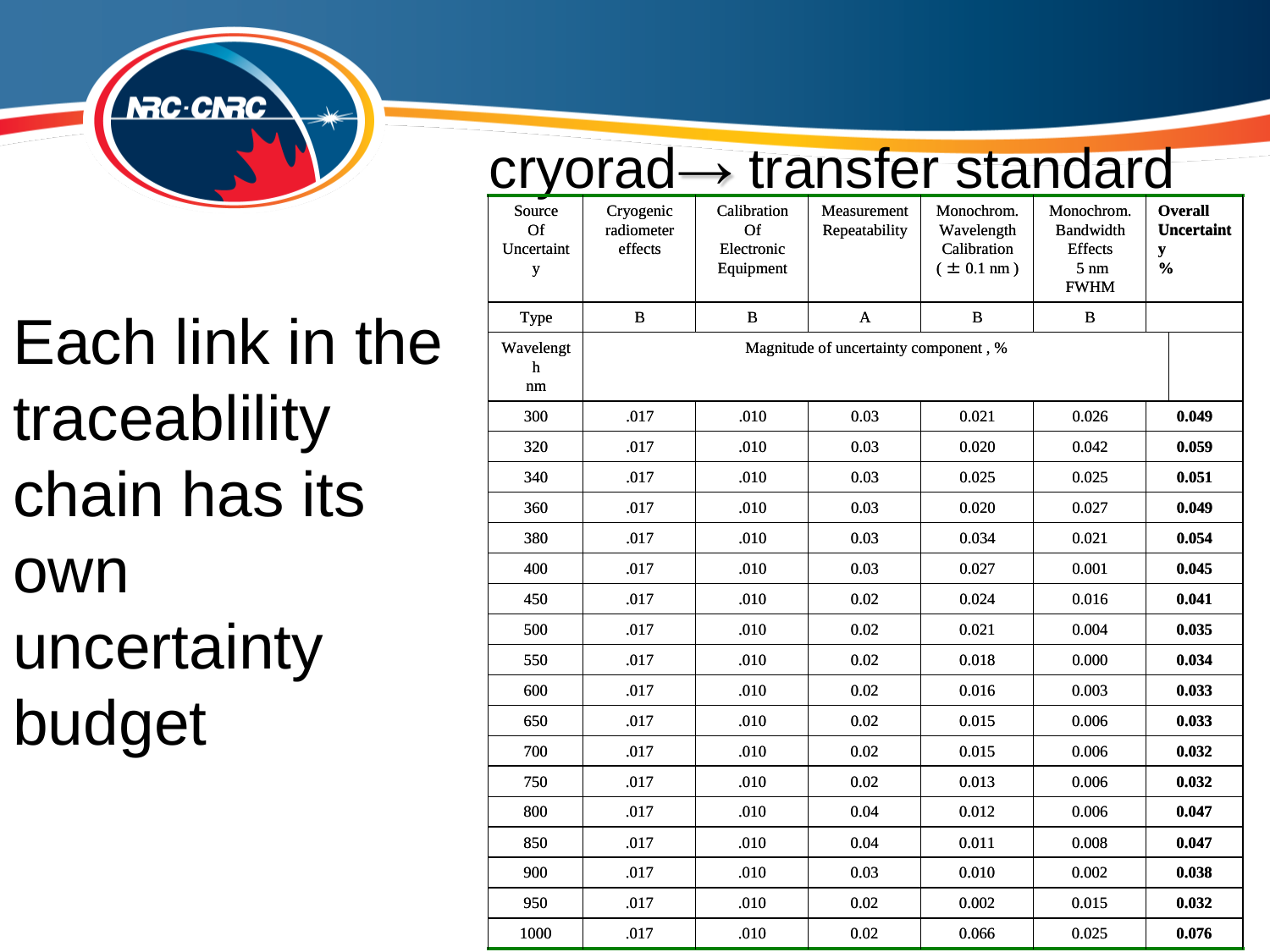

## **Since wavelength uncertainty is often the biggest component, address that**

• upgrade monochromator



- perform in-house wavelength calibration
- generate corrections to beat manufacturer's spec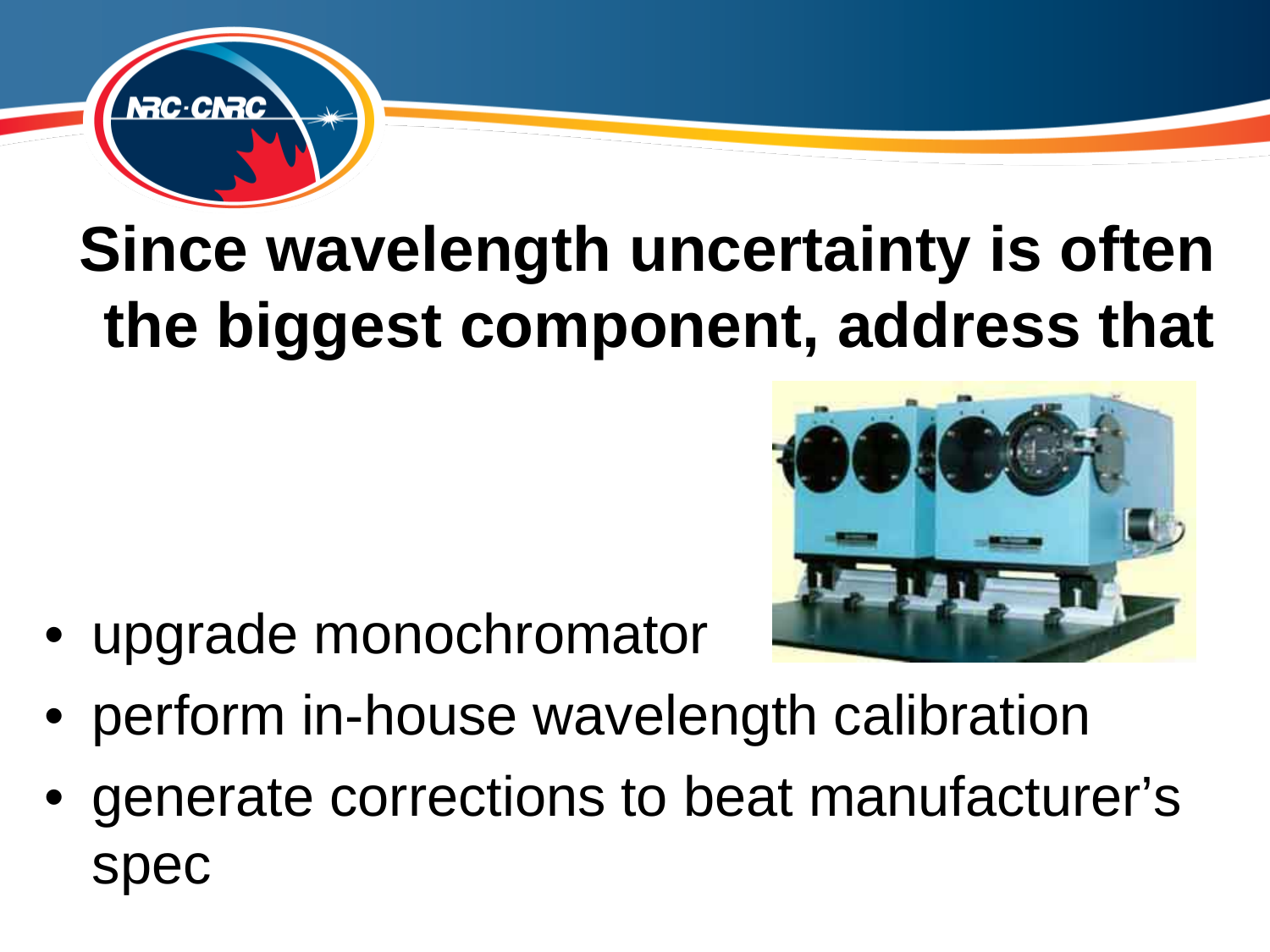

## A spectral source is scanned with the monochromator

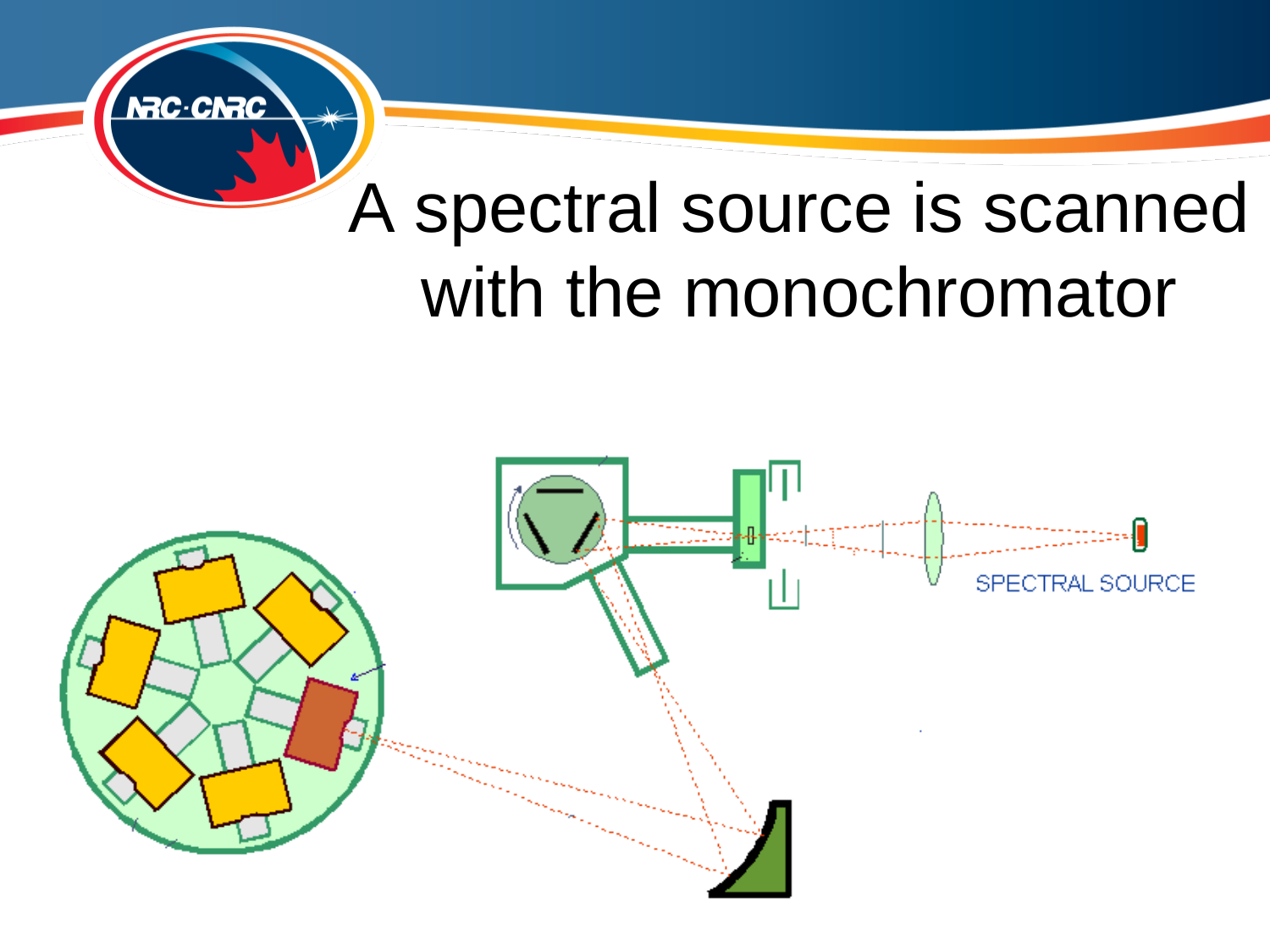



Corrections can be generated for the difference between measured wavelength and accepted value

547.12-546.07=1.05



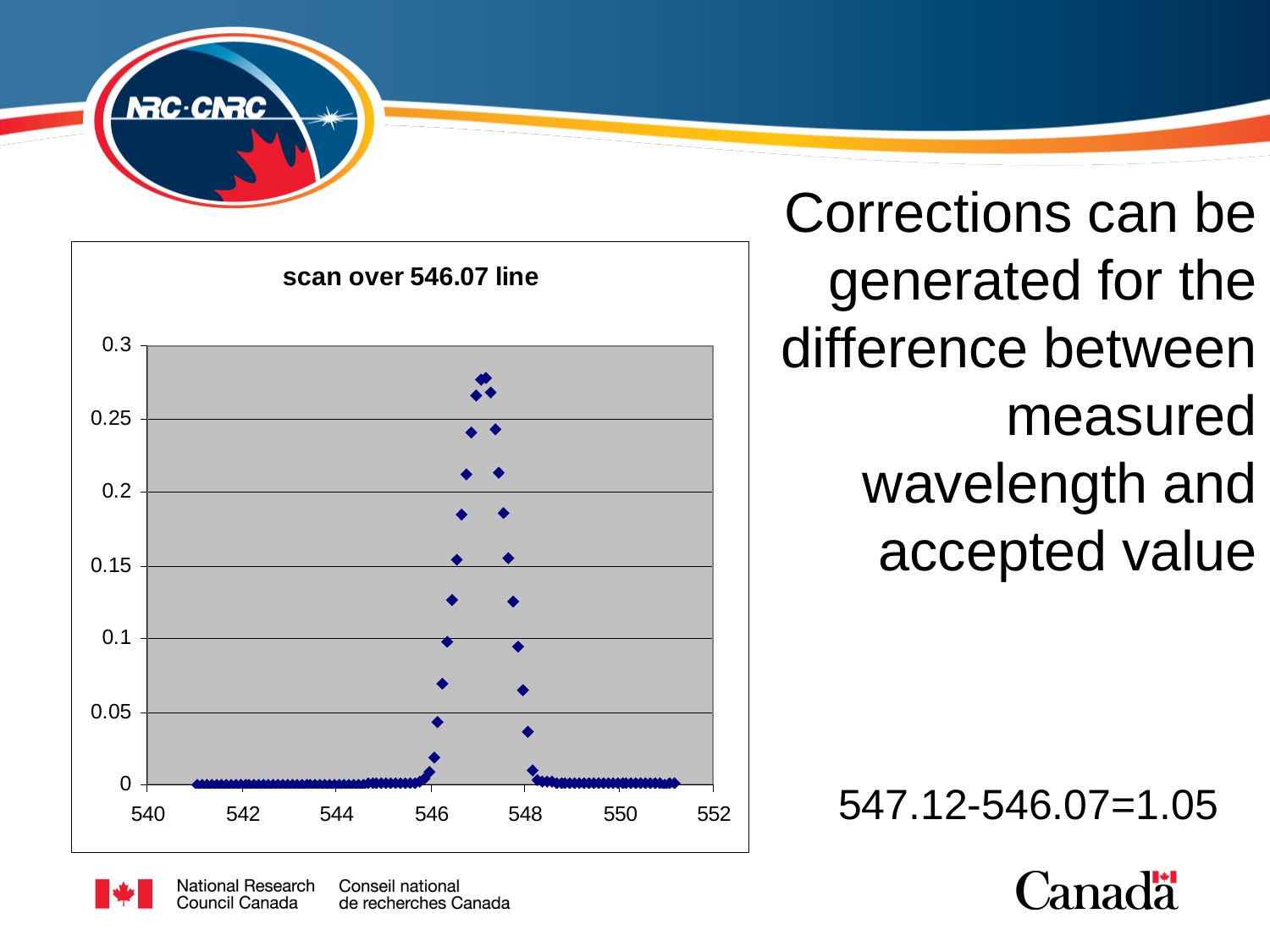

#### Each monochromator was calibrated with Hg & He spectral sources

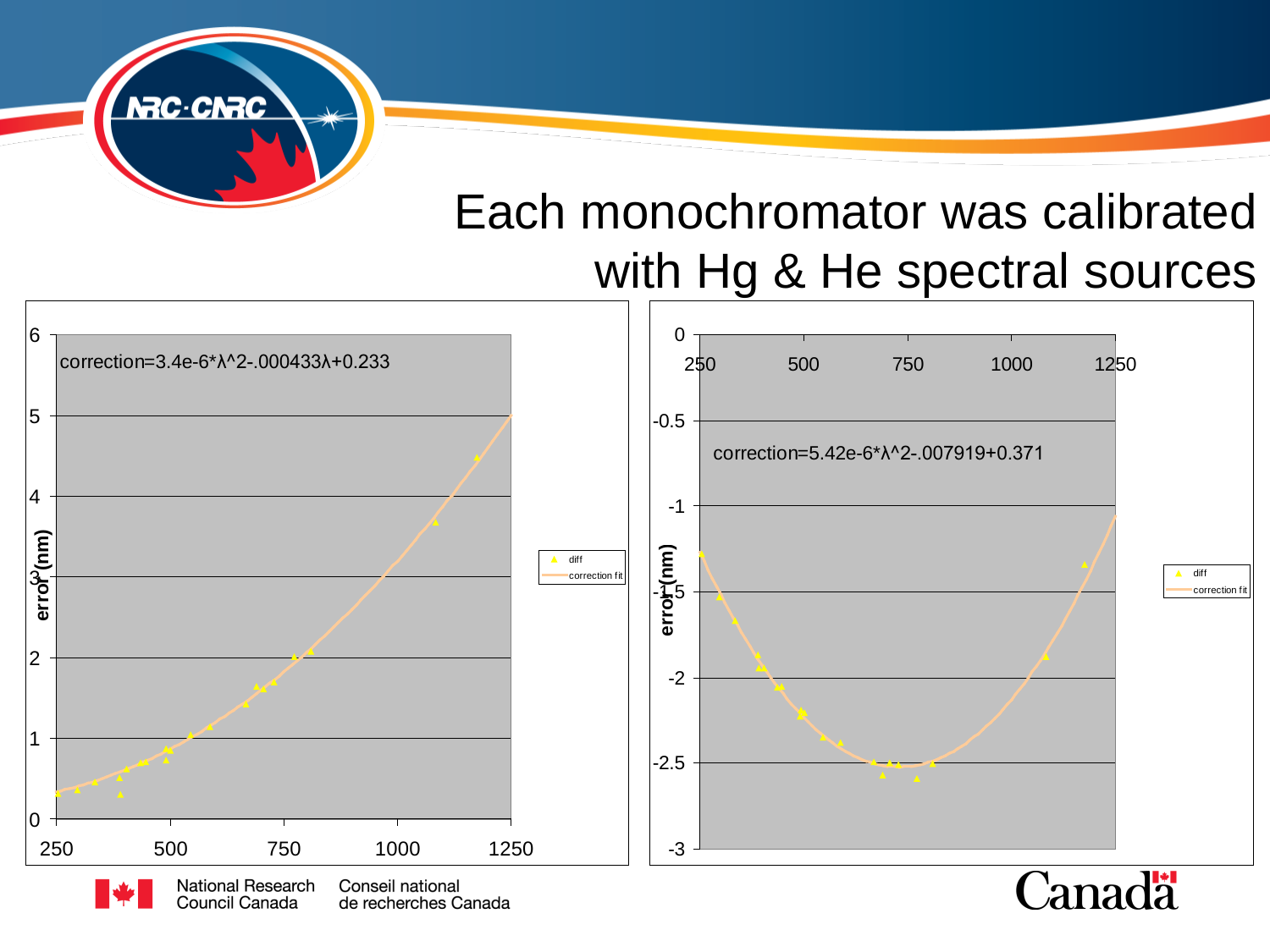

### Underlying contaminant peaks could skew the centroid



Note the asymmetry

Conseil national **Personalization of IV and Separate Science in Separate Science Science SCISS**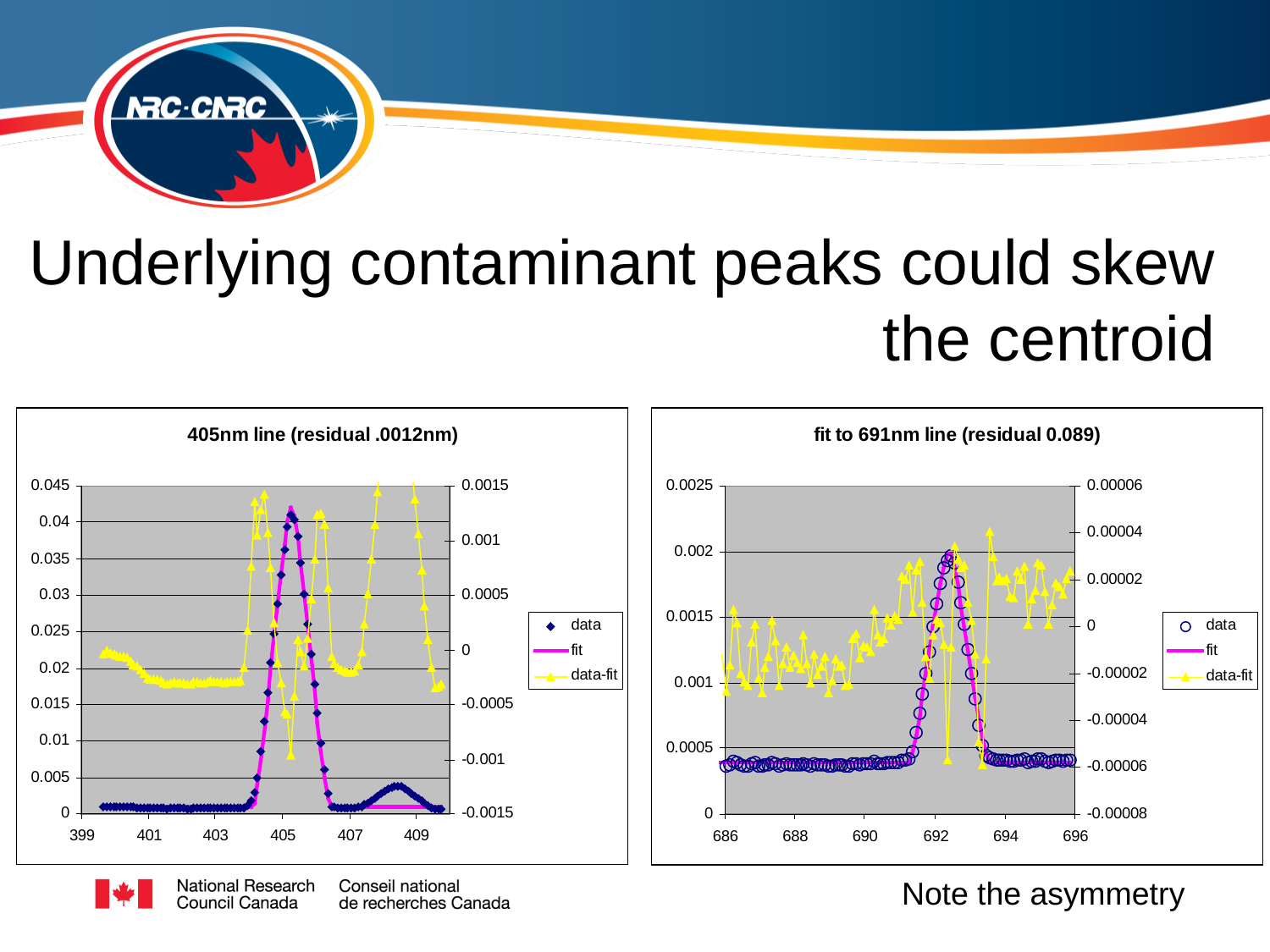

#### Are the residuals real?





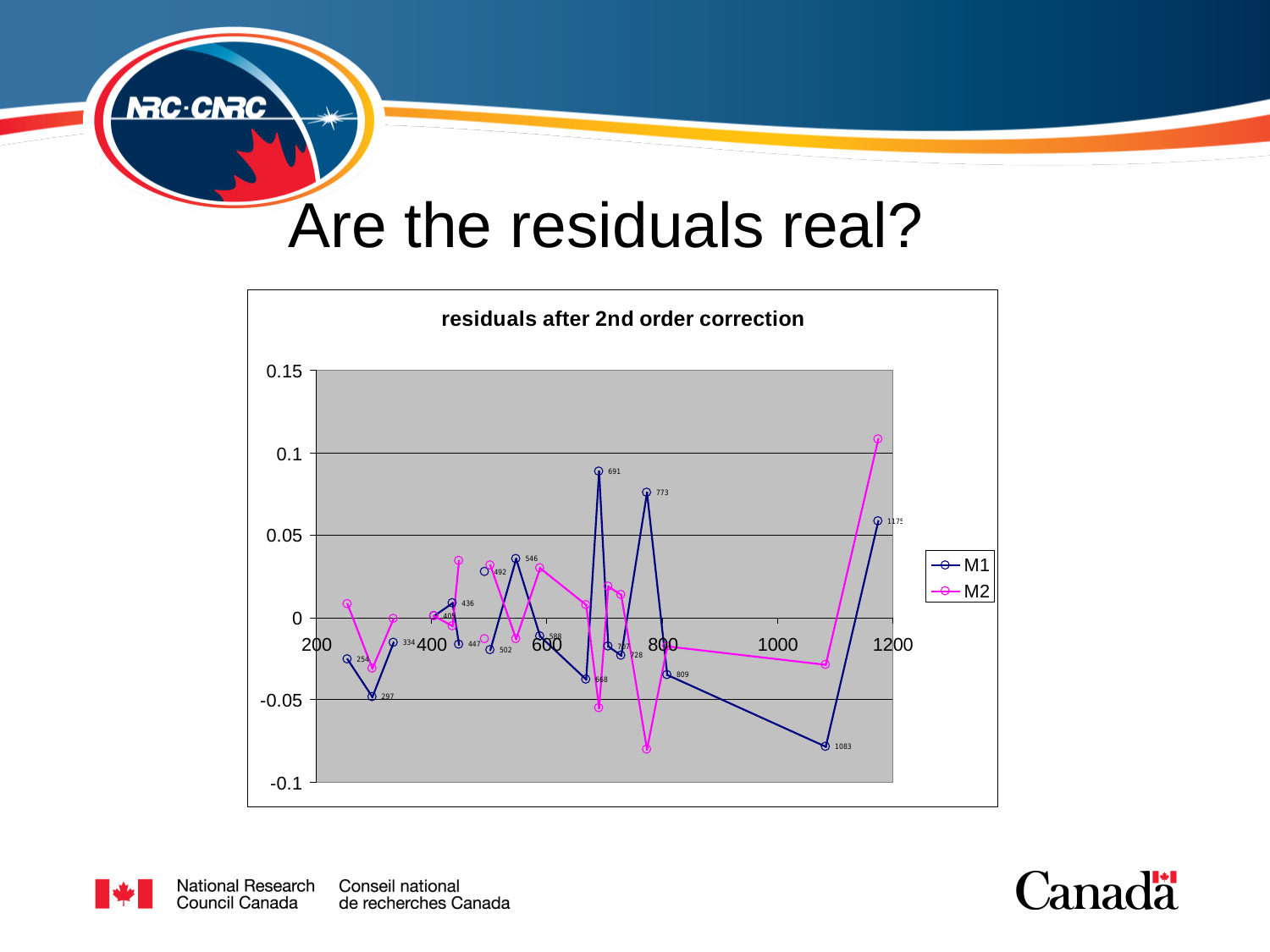

# *Checking* with an independent spectrometer

**McPherson** monochromator

White light

Avantes spectrometer



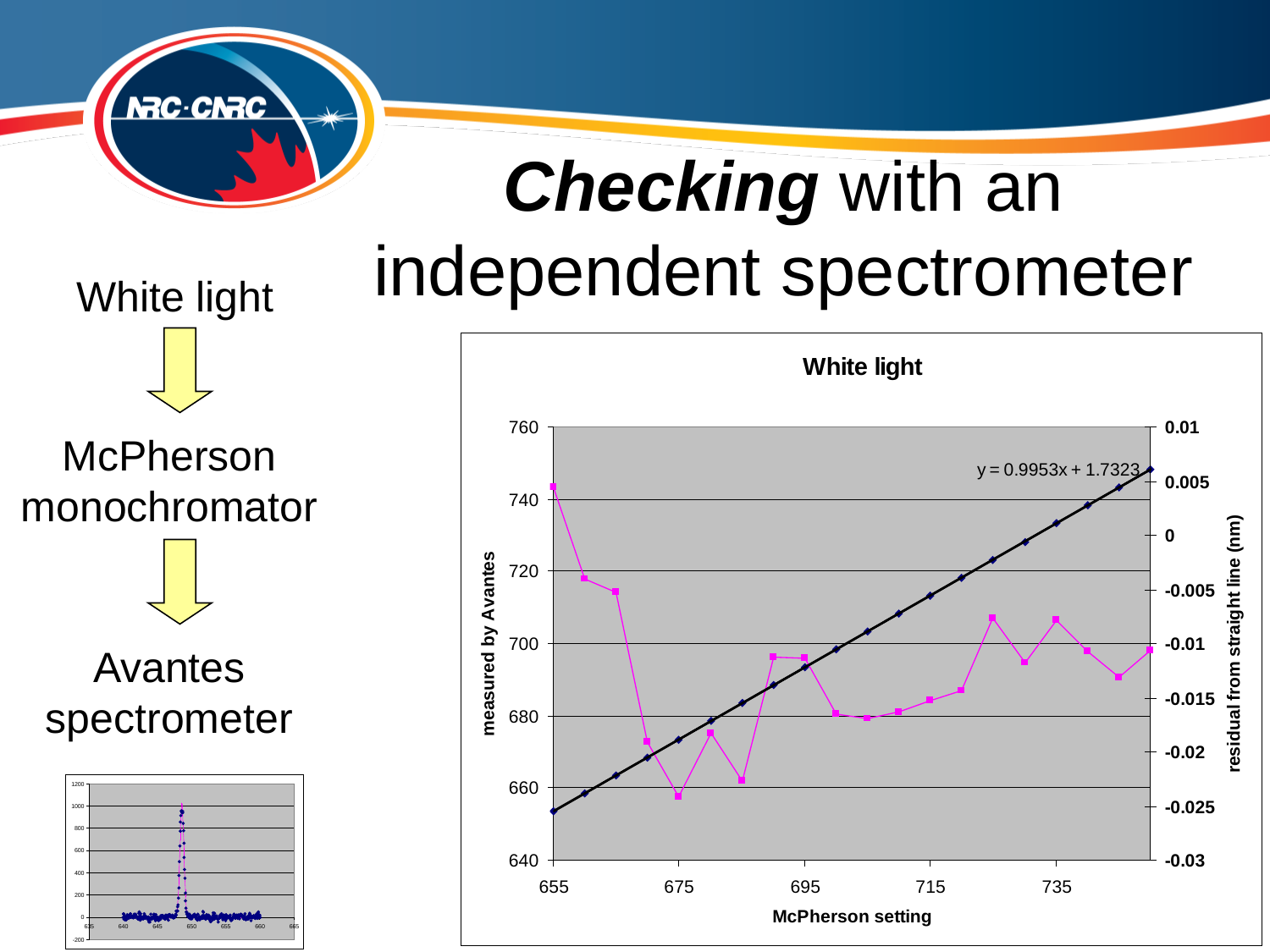

## Some spectral lines will be eliminated from the calibration







**National Research** 

Conseil national